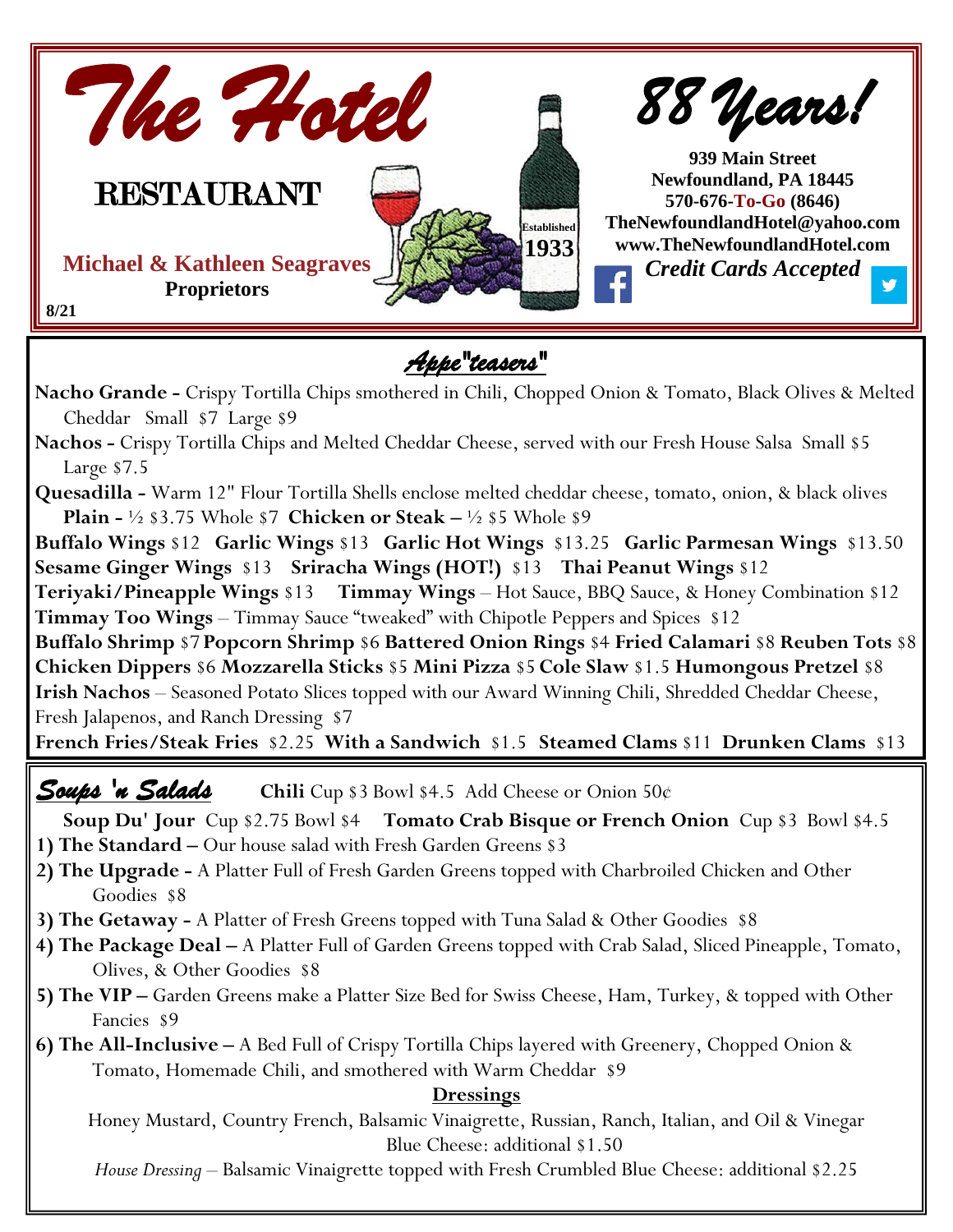## *Dinner Entrees*

All of our Dinners are served from 5:00 PM and include a

Tossed Salad or cup of Soup Du' Jour, Dinner Roll, Starch & Vegetable, unless otherwise noted.^

# *Steak & Chicken*

Veal Marsala - Fresh Mushrooms, Marsala Wine, & Herbs top our Hand Cut Veal \$MP

- **St. Louis Ribs –** Tender, Fall-off-the-bone Ribs complimented with a Spicy BBQ Sauce ½ Rack \$MP Full Rack \$MP
- **14 oz. Delmonico Steak\* –** Choice Grade Western Beef, Hand Cut to order, & Charcoal Grilled to your liking \$MP
- **14 oz. New York Strip Steak\* –** Tender, Juicy, Choice Grade Beef, Hand Cut to order, & Charcoal Grilled to your liking \$MP
- **Chicken Marsala –** Fresh Mushrooms, Marsala Wine, & Herbs top a tender, juicy Breast of Chicken \$MP
- **Southern Fried Chicken –** Honey-Dipped, 4 Pieces, Deep Fried to a Golden Brown, served with French Fries & Cole Slaw or Salad  $\wedge$  \$10
- **Prime Rib of Beef** (Fri. & Sat. Nights only)**-** With Natural Au Jus & Fresh Horseradish \*Queen Cut \$MP \*King Cut - \$MP

## *Seafood*

- **Sea Scallops -** A delicacy fresh from the North Atlantic Sea, Pan-Seared with a Parmesan/Pepper Dusting, enlivened with a sauce of Garlic and Butter \$MP
- **The Hotel's Crab Cakes -** This is one of our most popular items. They are delicious! \$MP
- **Fried Shrimp -** A basket of Lightly Breaded Shrimp, Deep Fried, and served with French Fries & Cole Slaw or Tossed Salad ^ \$MP
- **English Pub-Battered Haddock -** A 10 oz. Haddock Filet Deep-fried to a Golden Brown & served with Tartar Sauce \$MP
- **Sea & Shore Combination**\* **-** 1 Crab Cake paired with a Hand Cut Charcoal Grilled New York Strip or Delmonico Steak \$MP

### *Pasta*

- **Linguini or Penne<sup>** $\wedge$ **</sup> –** Choose either Garlic Butter & White Wine or Marinara Sauce \$12 Vodka Sauce or Alfredo Sauce \$14 Add Chicken to any Pasta Dish for and additional \$3
- **Veal Parmigiana -** Tender, Hand Breaded Veal topped with our own Homemade Italian Sauce & Mozzarella Cheese & served over Linguini  $\wedge$  \$MP
- **Chicken Parmigiana -** Tender, Hand Breaded Chicken topped with our own Homemade Italian Sauce & Mozzarella Cheese & served over Linguini ^ \$MP

**Shrimp Scampi** – Succulent Shrimp done Old-World Style with Butter, Lemon, Wine, & Garlic  $\wedge$  \$MP

\$MP = Market Price (due to constant fluctuations in price)

Temperature Descriptions: Rare – cold, red center; soft Medium Rare – warm, red center; firmer Medium – pink and firm Medium Well – small amount of pink in center Well – gray-brown throughout; firm (not recommended by the house)

Due to the fact we use only Choice Grade meats, they tend to be a little fattier, but as a result, much more flavorful.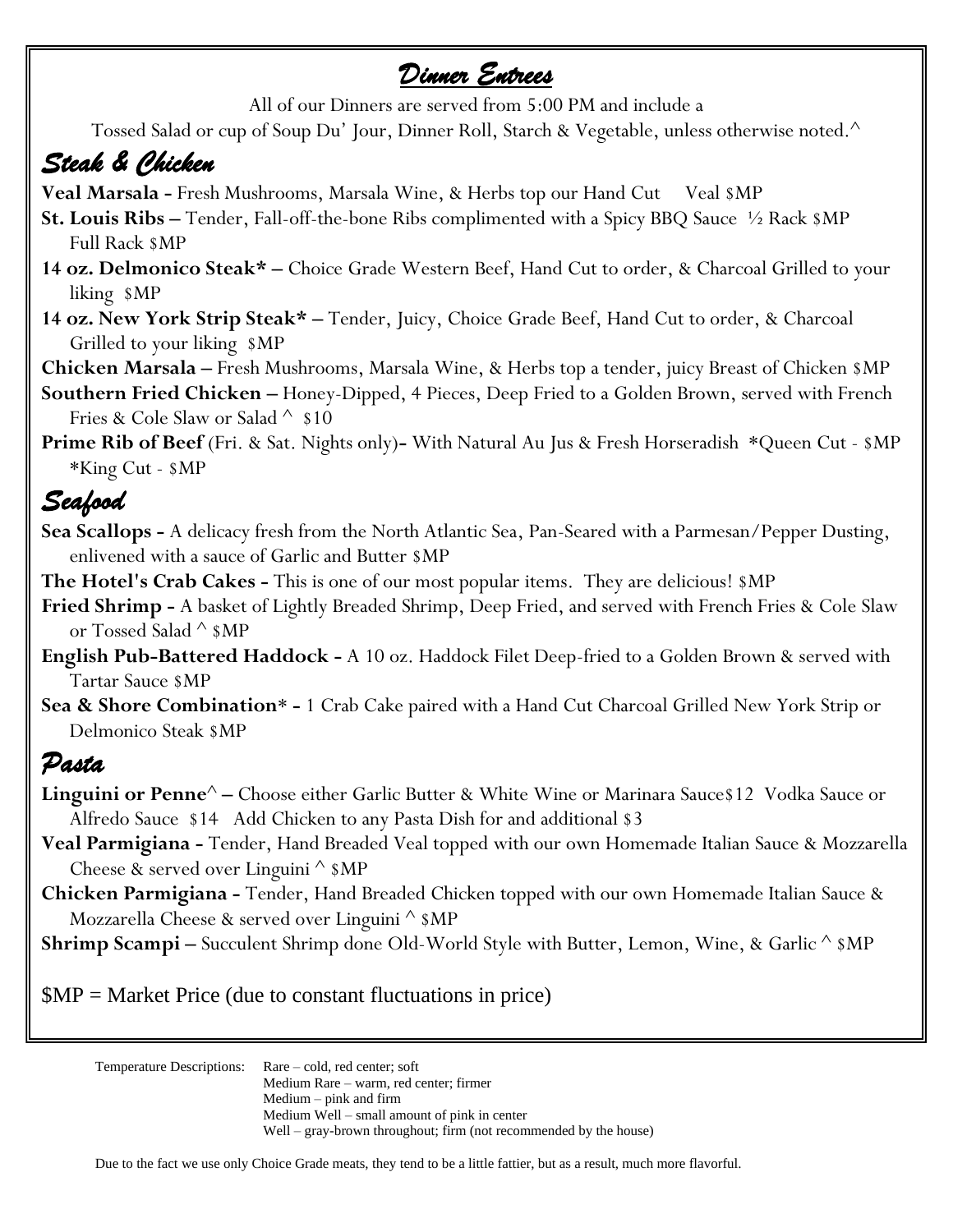# *Sandwiches* – **Served with Potato Chips and Pickle. To expedite service, please order by room number.**

#### *Open Faced & Broiled - #1 through 8 have a choice of White, Rye, or Whole Wheat Bread*

- **Room 1: Dylan's Delicacy -** *(Punkin & Paul's practically perfect prodigy.)* Baked Ham, Crab Salad, Tomato, Melted American Cheese, & Russian Dressing \$8
- **Room 2: Paul's Passion -** *(OK, his real passion is Nascar...Oh, and Misty!)* Tuna Salad, Tomato, Melted American Cheese & Russian Dressing \$8
- **Room 3: The Pied Piper –** *(We'd follow her anywhere!)* Corned Beef, Pepperoni, Provolone Cheese, Tomato, & Russian Dressing Small \$6 Large \$10
- **Room 4: Glenda's Flying Monkey –** *(What do you think she feeds the thing? Ask her!)* Smoked Turkey Breast, Sautéed Mushrooms & Onions, Melted Swiss Cheese, & Honey Dijon Mustard \$8
- **Room 5: The William Teller –** *(Dedicated to Melanie, who is our favorite bank employee.)* Smoked Turkey Breast, Crab Salad, Tomato, Melted American Cheese, & Russian Dressing \$8
- **Room 6: The Jean Machine –** *(She may have been little, but she was an eating machine.)* Roast Beef, Tomato, Horseradish, & Melted Swiss Cheese \$8
- **Room 7: The Baby Jack Jack –** *(He may even stop long enough to eat it!)* Roast Beef, Crab Salad, Melted Swiss Cheese, & Russian Dressing \$8
- **Room 8: The Timmay –** *(Named after the infamous Mr. Murphy!)* Corned Beef, Sauerkraut, Tomato, Melted Swiss Cheese, & Russian Dressing \$8
- *Ham - #14 served on a Brioche Roll, while #10 through 13 have a choice of White, Rye, or Whole Wheat Bread*
- **Room 9: The Poor Man's Sandwich -** *(Inflation hasn't touched this baby!)* Two stale heels of whatever kind of bread that you'd like enclosing a freshly made ice cube  $2\frac{1}{2}\mathcal{C}$
- **Room 10: Practically Perfect Patti -** *(Just like Mary Poppins!)* Baked Ham, Crab Salad, Lettuce, Tomato, & Mayo \$7
- **Room 11: Misty's Masterpiece -** *(In one word...Dylan.)* Three Decker Ham Club with Bacon, Lettuce, Tomato, & Mayo \$7
- **Room 12: Jess's Joker -** *(Chance is more like the Court Jester.)* Grilled Ham, American Cheese, Tomato, & Russian Dressing \$7
- **Room 13: Heather's Hungry -** *(She always is.)* Grilled Ham, Baby Spinach, & Melted Provolone & Swiss Cheese \$7
- **Room 14: The Ham "Burgerlar"**\* **–** *(It doesn't belong on this page, but it's sneaky like that!)* Black Angus Burger topped with Baked Ham & Swiss Cheese \$8
- *Roast Beef - #18 served on a Hoagie Roll, while the others have a choice of White, Rye, or Whole Wheat Bread*
- **Room 15: The Buffalo Rim Shot –** *(For Brandon & his Coon Dog, who could only hit the rim of his 1942 pickup truck.)* The one & only 4-Decker Club with Roast Beef, Swiss Cheese, Horse Radish, Spanish Onion, Lettuce, Tomato, & Mayo \$10
- **Room 16: The Ruby Slippers –** *(Take 3 bites and you'll feel like you're home.)* Grilled Roast Beef, Swiss Cheese, Tomato, and Sautéed Mushrooms & Onions \$8
- **Room 17: The Pamwitch –** *(It's real and it's spectacular!)* Roast Beef, Crab Salad, Swiss Cheese, Lettuce, Tomato, & Honey Mustard \$8
- **Room 18: Chef Dan's Special –** *(You bet he was!)* Warm Roast Beef & Swiss Cheese on a long Roll with a cup of Au Jus for dipping \$10
- **Room 19: Louie's Limerick –** *(He's a local lounge lizard that lies around lickin' lousy liquor & laughing out loud.)*  Roast Beef, Homemade Slaw, Provolone, Lettuce, & Mayo \$8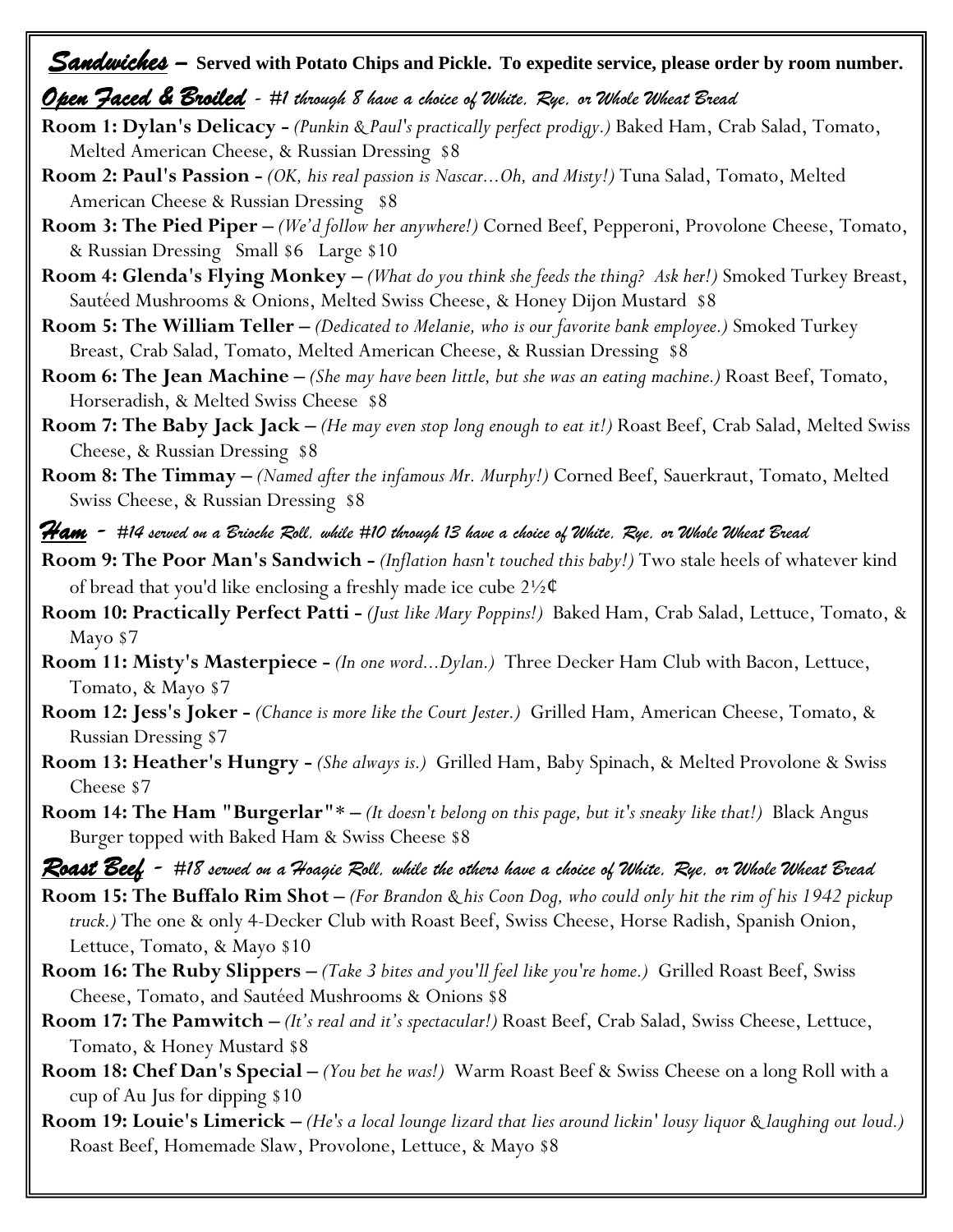### *Wraps*

- **Room 20: Kathleen's Craving –** *(As long as there's no seafood...and hold the tomato!)* A Wrap with Smoked Turkey, Bacon, Lettuce, Tomato, & Mayo \$8
- **Room 21: The Desperate Housewife –** *(Add a little spice to your life.)* A Wrap with Buffalo Chicken Tenders, Lettuce, Tomato, & Blue Cheese \$9
- **Room 22: The Yada Yada Yada –** *(It's got this, and that, and yada yada yada...)* A Wrap with Roast Beef, Cheddar Cheese, Lettuce, Tomato, & Ranch Dressing \$8

### *Steak & Corned Beef - #23 through 26 served on a Steak Roll, while #27 through 30 have a choice of White, Rye, or Whole Wheat Bread*

- **Room 23: The Cheeseworks –** *(Wisconsin's got nothin' on us!)* Philly Style Shredded Sirloin sliced thin & smothered under Melted American, Swiss, & Provolone Cheeses \$9
- **Room 24: The Works –** *(Bet you can't eat more than one!)* Philly Style Shredded Sirloin grilled with Mushrooms, Onions, Sweet Peppers, Italian Sauce, & Melted American Cheese \$10
- **Room 25: The Overworked –** *(Aren't we all?)* Philly Style Shredded Sirloin with Sautéed Onion, American Cheese, /Lettuce, Tomato, & Mayo \$9
- **Room 26: Hamer's Handiwork –** *(Brian's favorite late night snack.)* Philly Style Shredded Sirloin topped with BBQ Sauce, Crisp Bacon, & American Cheese \$9
- **Room 27: Renee's Revenge –** *(Once famous cheerleader and dock worker.)* Corned Beef, Crab Salad, Swiss Cheese, Lettuce, Tomato, & Russian Dressing \$8
- **Room 28: The Bobby D –** *(From A to Z with Bobby D!)* Grilled Corned Beef, our Special Beer Kraut, Swiss Cheese, & Russian Dressing \$8
- **Room 29: Kassee's Catch –** *(If you drop it, he'll catch it! Woof!)* Grilled Corned Beef, and Sautéed Mushrooms & Onions smothered under melted Swiss Cheese \$8
- **Room 30: The Joyful Joanne –** *(Bringing joy to her grandchildren with Grandma Cookies!)* Corned Beef, Coleslaw, Provolone Cheese, Onion, & Tomato \$8

*Turkey & Chicken - #31 through #35 have a choice of White, Rye, or Whole Wheat Bread; others are on a Roll.*

**Room 31: The Kylie Cutie –** *(She certainly is!)* Turkey Breast, Crab Salad, Lettuce, Tomato, & Mayo \$8

- **Room 32: Teacher's Treat –** *(It's better than an apple.)* Grilled Turkey Breast, Baby Spinach, Melted Provolone Cheese, & Honey Dijon Mustard \$8
- **Room 33: Mike's Magic –** *(That's what he used to win over his Schmoopie.)* Turkey Breast, Coleslaw, Swiss Cheese, Lettuce, Tomato, & Honey Mustard \$8
- **Room 34: The Miss Mikayla –** *(Pintsized and perfect!)* Turkey Club with Bacon, Tomato, Lettuce, & Mayo on Toast \$8
- **Room 35: Play it Again, Sam –** *(You'll want more & more.)* Grilled Turkey, Sautéed Mushrooms & Onions, & Swiss Cheese \$9
- **Room 36: Georgie's Porgie's –** *(He doesn't eat puddin' pie, either.)* Grilled Chicken Breast, Melted Swiss Cheese, Sautéed Mushrooms & Onions, & Honey Mustard \$8
- **Room 37: Tammy's Temptation –** *(And we're not talking about George.)* Grilled Chicken Breast Basted in Tangy Orange Glaze, Melted American Cheese, Lettuce, & Tomato \$8
- **Room 38: Nicky's Nightmare –** *(Named after a local Italian chef who never reads the recipe.)* Breaded Chicken, Italian Sauce, & Mozzarella Cheese \$9
- **Room 39: Good Night Irene –** *(Our favorite Saturday Night Gal who danced her way into our hearts.)* Grilled Boneless Chicken Breast, Baby Spinach, Coleslaw, Tomato, & Melted Swiss Cheese \$8